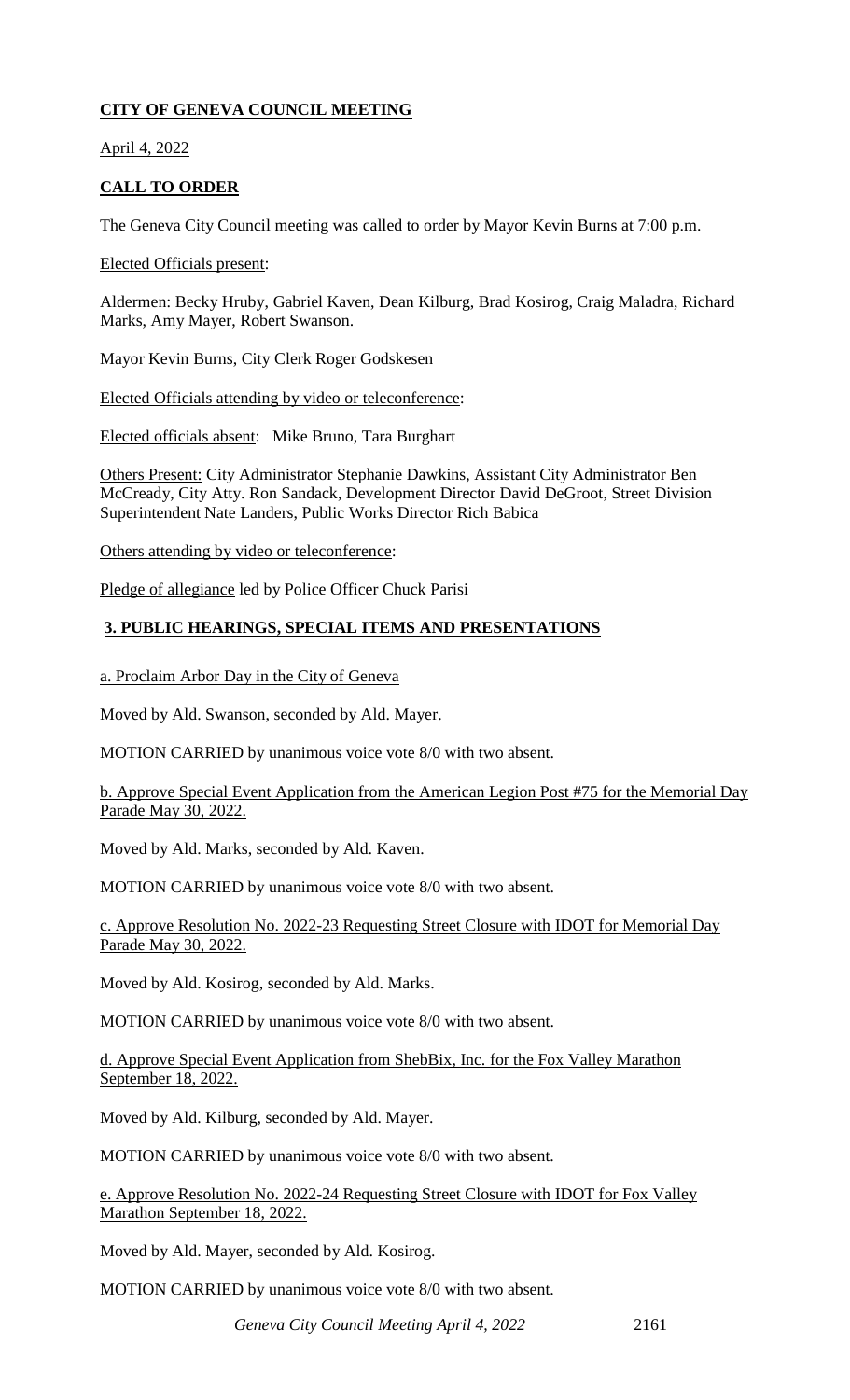## **4. AMENDMENTS TO AGENDA**

None

### **5. OMNIBUS AGENDA**

All Items listed on the Omnibus Agenda are considered to be routine by the City Council and will be enacted by one motion. There will be no separate discussion on these items unless a council member so requests in which event the item will be removed from the Omnibus (Consent) Agenda and considered in its normal sequence on the agenda.

Moved by Ald. Swanson, seconded by Ald. Mayor to approve the agenda as presented.

Roll Call:

AYES: 8 (Ald. Hruby, Kaven, Kilburg, Kosirog, Maladra, Marks, Mayer, Swanson)

ABSENT: 2 (Bruno, Burghart)

NAYS: 0 MOTION CARRIED

### **\*6. Approve Regular City Council Minutes from March 21, 2022. (Clerk Recommends Approval)**

Moved by Ald. Swanson, seconded by Ald. Mayer to approve the measure as presented. Approved by unanimous roll call vote 8/0 with two absent. (Omnibus Agenda). MOTION CARRIED

### **\*7. APPROVE REPORTS**

None

## **8. COUNCIL COMMITTEES**

None

## **9. OTHER ITEMS AND CORRESPONDENCE**

None

#### **10. MUNICIPAL BILLS FOR PAYMENT**

City of Geneva Expenditures - 4/4/2022 \$ 655,366.04 Manual  $Check(s) -$ Utility Billing Refund(s) 1,578.22 Misc. Refund(s)  $-$ Sales Tax Abatement – City of Geneva Payroll 720,061.10 Tri-Com Expenditures - 4/4/2022 12,829.44 Tri-Com Payroll 109,848.30

 $\frac{1}{2}$  , and the set of  $\frac{1}{2}$  , and the set of  $\frac{1}{2}$ Total Expenditures \$ 1,499,683.10

Moved by Ald. Mayer, seconded by Ald. Kaven to approve the bills as presented.

Roll Call:

AYES: 8 (Ald. Hruby, Kaven, Kilburg, Kosirog, Maladra, Marks, Mayer, Swanson)

ABSENT: 2 (Bruno, Burghart)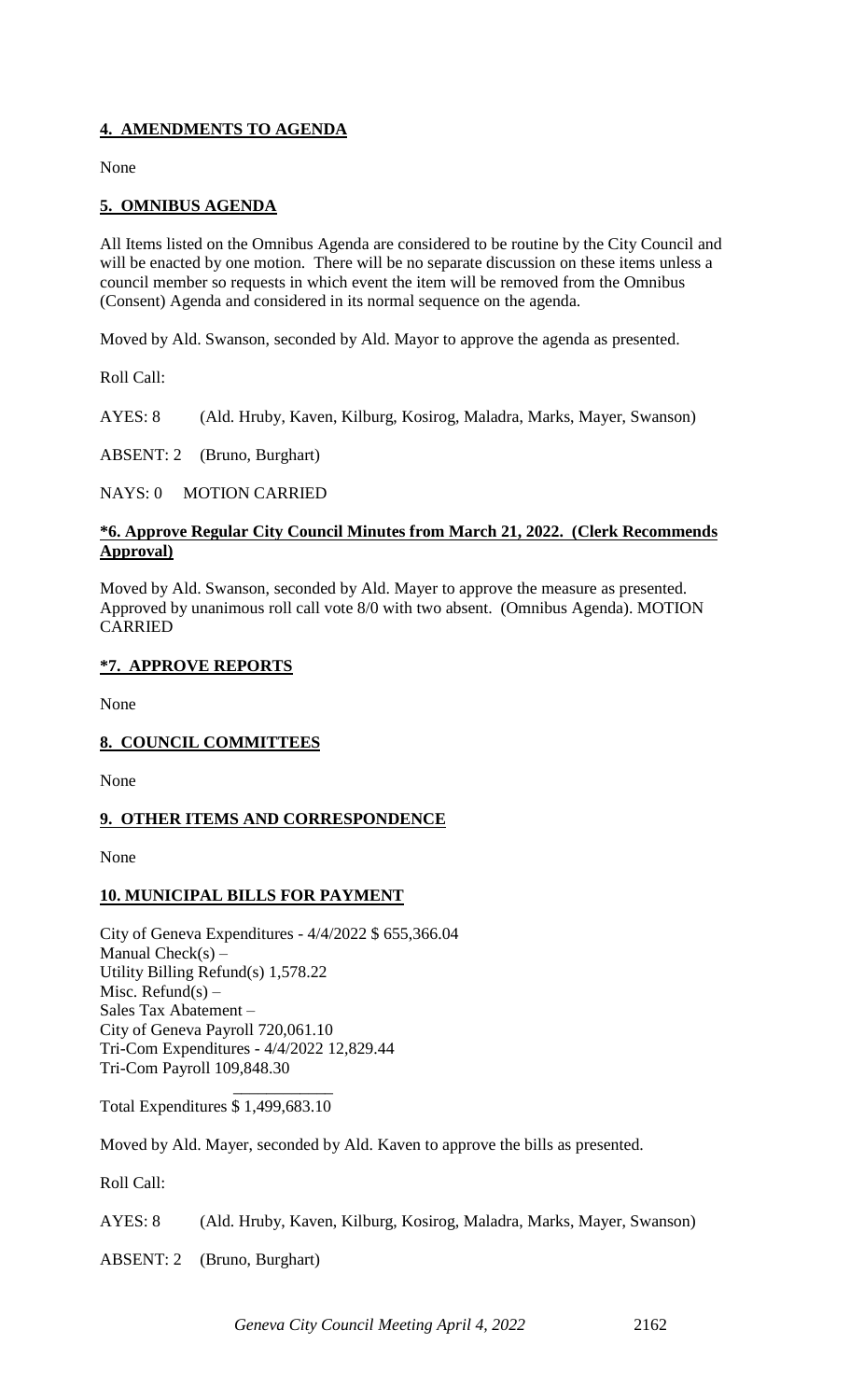### NAYS: 0 MOTION CARRIED

### **11. COMMITTEE OF THE WHOLE ITEMS OF BUSINESS**

### **\*a. Approve Ordinance No. 2022-15 Amending Title 2 (Public Safety Departments), Chapter 1 (Police Department) of the Geneva City Code.**

Moved by Ald. Swanson, seconded by Ald. Mayer to approve the measure as presented. Approved by unanimous roll call vote 8/0 with two absent. (Omnibus Agenda). MOTION CARRIED

#### **\*b. Approve Resolution No. 2022-25 Authorizing Annual Purchase of Distribution Transformers and Material through WESCO's Sourcewell Contract 121218WES as Presented.**

Moved by Ald. Swanson, seconded by Ald. Mayer to approve the measure as presented. Approved by unanimous roll call vote 8/0 with two absent. (Omnibus Agenda). MOTION CARRIED

### **\*c. Approve Resolution No. 2022-26 Authorizing a Contract with Stewart Spreading for the Disposal of Biosolids by Land Application in an Amount Not to Exceed \$22.47 per Cubic Yard.**

Moved by Ald. Swanson, seconded by Ald. Mayer to approve the measure as presented. Approved by unanimous roll call vote 8/0 with two absent. (Omnibus Agenda). MOTION CARRIED

### **\*d. Approve Resolution No. 2022-27 Authorizing a Contract with Hampton, Lenzini and Renwick, Inc. for 2022-2023 Completion of Wetlands Management Services for the Water Treatment Facility in an Amount Not to Exceed \$23,600.00.**

Moved by Ald. Swanson, seconded by Ald. Mayer to approve the measure as presented. Approved by unanimous roll call vote 8/0 with two absent. (Omnibus Agenda). MOTION CARRIED

**\*e. Approve Resolution No. 2022-28 Authorizing a Contract with Hampton, Lenzini, and Renwick, Inc. for 2022-2023 Completion of Wetlands Management Services for Eagle Brook and On Brentwood's Pond Subdivisions in an Amount Not to Exceed \$45,200.00.** 

Moved by Ald. Swanson, seconded by Ald. Mayer to approve the measure as presented. Approved by unanimous roll call vote 8/0 with two absent. (Omnibus Agenda). MOTION CARRIED

#### **\*f. Approve Resolution No. 2022-29 Authorizing a Contract with Alpha Building Maintenance Services for a Two-Year Agreement with Optional Two-Year Extension for City Facility Interior Cleaning Services as Presented.**

Moved by Ald. Swanson, seconded by Ald. Mayer to approve the measure as presented. Approved by unanimous roll call vote 8/0 with two absent. (Omnibus Agenda). MOTION CARRIED

## **12. PRESENTATION OF ORDINANCES, RESOLUTIONS, PETITIONS, BIDS**

### **a. Consider Approval of Resolution No. 2022-Granting Conditional Site Plan Approval for the Construction of a 274,800 Square Foot Light Industrial Building and Associated Site Improvements at 33W300 IL Route 38 – Duke Realty, Limited Partnership.**

Moved by Ald. Mayer, seconded by Ald. Kaven to approve the item as presented.

Roll Call: